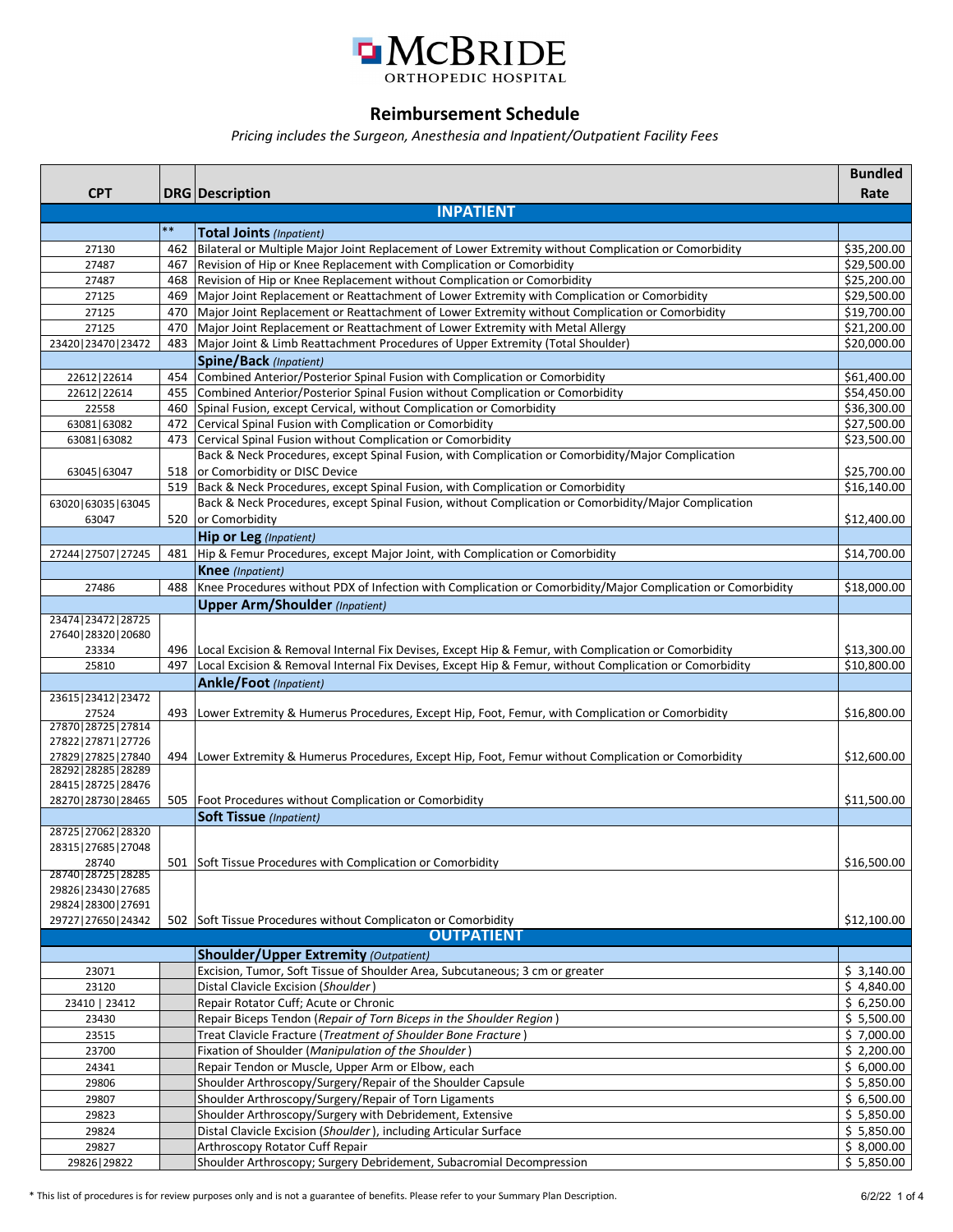|                       |                                                                                                                                         | <b>Bundled</b>           |
|-----------------------|-----------------------------------------------------------------------------------------------------------------------------------------|--------------------------|
| <b>CPT</b>            | <b>DRG</b> Description                                                                                                                  | Rate                     |
|                       | <b>Wrist/Hand/Finger</b> (Outpatient)                                                                                                   |                          |
| 25000                 | Wrist Incision Extensor Tendon Sheath                                                                                                   | \$2,835.00               |
| 25111                 | <b>Ganglion Cyst Removal</b>                                                                                                            | \$2,835.00               |
| 25447                 | Repair Wrist Joint(s) (Arthroplasty of the Wrist Joints)                                                                                | \$4,700.00               |
| 25605                 | Treat Fracture Radius/Ulna (Closed Treatment with Manipulation of the Lower Part of the Forearm)                                        | \$2,000.00               |
| 26055                 | Incise Finger Tendon Sheath (Trigger Finger Release)                                                                                    | \$2,850.00               |
| 26123                 | Fasciectomy; Partial Release Palm Contracture                                                                                           | \$4,080.00               |
| 26145                 | Synvectomy; Tendon Excision Palm/Finger                                                                                                 | \$2,730.00               |
| 26160<br>26426        | Excision of Lesion of Tendon Sheath or Joint Capsule, Hand or Finger<br>Tendon Repair in Finger/Hand                                    | \$2,730.00<br>\$3,325.00 |
| 26727                 | Percutaneous Finger 1-2 Pins                                                                                                            | \$3,700.00               |
| 64718                 | Revise Ulnar Nerve at Elbow                                                                                                             | \$2,600.00               |
| 64721                 | <b>Carpal Tunnel Surgery</b>                                                                                                            | \$2,820.00               |
|                       | Open Treatment of Radial Shaft Fracture, with Internal and/or External Fixation and Closed Treatment of Dislocation of                  |                          |
| 25525                 | Distal Radioulnar Joint, with or without Percutaneous                                                                                   | \$8,300.00               |
|                       | Spine/Back (Outpatient)                                                                                                                 |                          |
| 22856                 | 1 Level Cervical Arthroplasty                                                                                                           | \$27,100.00              |
| 22856   22858         | 2 Level Cervical Arthroplasty                                                                                                           | \$28,100.00              |
| 63020                 | Laminotomy; Cervical w/Decompression, Facetectomy, Foramintomy                                                                          | \$8,000.00               |
| 63030                 | Low Back Disk Surgery (Laminotomy or Microdiscectomy)                                                                                   | \$8,855.00               |
| 63685                 | Spinal Cord Stimulator Placement (Permanent and Redo)                                                                                   | \$29,100.00              |
|                       | <b>Foot/Ankle</b> (Outpatient)                                                                                                          |                          |
| 27650                 | Repair Achilles Tendon                                                                                                                  | \$6,100.00               |
| 27698                 | Repair, Secondary, Disrupted Ligament, Ankle, Collateral                                                                                | \$4,975.00               |
| 28060                 | Fasciectomy; Partial Plantar Fascia                                                                                                     | \$3,280.00               |
| 28080                 | Excision, Interdigital Neuroma; Single                                                                                                  | \$3,070.00               |
| 28285<br>28285        | Repair of Hammertoe (1)<br>Repair of Hammertoe (2)                                                                                      | \$2,600.00<br>\$3,000.00 |
| 28285                 | Repair of Hammertoe (3)                                                                                                                 | \$3,500.00               |
| 28289                 | Hallux Rigidus Correction w/Chellectomy, Debridement Cap Release                                                                        | \$3,750.00               |
| 28292                 | Correction of Bunion                                                                                                                    | \$4,225.00               |
| 28750                 | Fusion of Big Toe Joint                                                                                                                 | \$6,100.00               |
| 28825                 | Partial Amputation of Toe                                                                                                               | \$2,900.00               |
| 28114   28750         |                                                                                                                                         |                          |
| 28285x4   27687       | Foot Reconstruction (all of these codes grouped)                                                                                        | \$11,075.00              |
| 27654   28120   27687 | Achilles Tendon Degenerative Reconstruction (all of these codes grouped)                                                                | \$6,500.00               |
| 28288                 | Ostectomy Metatarsal Head                                                                                                               | \$4,235.00               |
| 27696<br>28308        | Repair of Ankle Ligament                                                                                                                | \$7,610.00               |
| 28008                 | Osteotomy Metatarsal 2nd - 5th<br>Fasciotomy Foot and/or Toe                                                                            | \$4,175.00<br>\$4,175.00 |
| 28296                 | Bunionectomy w/Distal Osteotomy                                                                                                         | \$4,370.00               |
| 28645                 | Open Treatment Toe Dislocation w/Fixation                                                                                               | \$4,315.00               |
| 27687                 | Revision of Calf Tendon                                                                                                                 | \$4,270.00               |
|                       | <b>Hip Scope</b> (Outpatient)                                                                                                           |                          |
| 29914   29916         | Hip Arthroscopy; Femoroplasty, Shaving Femoral Head/Neck Junction; Labral Repair                                                        | \$10,900.00              |
| 29916                 | Hip Arthroscopy; with Labral Repair                                                                                                     | \$7.000.00               |
|                       | <b>Knee</b> (Outpatient)                                                                                                                |                          |
| 27446                 | Arthroplasty, Knee, Condyle and Plateau; Medial or Lateral Compartment (Robotic Partial Knee)                                           | \$15,600.00              |
| 27570                 | Fixation of Knee Joint (Manipulation of the Knee)                                                                                       | \$1,700.00               |
| 29870                 | Knee Arthroscopy; Surgical with or without Biopsy                                                                                       | \$4,100.00               |
| 29871                 | Knee Arthroscopy; Surgical for Infection, Lavage and Drainage                                                                           | \$4,100.00               |
| 29873                 | Knee Arthroscopy; Surgical with Lateral Release                                                                                         | \$4,100.00               |
| 29875                 | Knee Arthroscopy; Surgical Synovectomy, Limited                                                                                         | \$4,100.00               |
| 29876                 | Knee Arthroscopy; Surgical Synovectomy, Major, Two or more Compartments                                                                 | \$4,100.00               |
| 29877                 | Knee Arthroscopy; Surgical Debridement/Shaving of Articular Cartilage                                                                   | \$4,100.00               |
| 29880                 | Knee Arthroscopy; Surgical with Meniscectomy (Medial AND Lateral)                                                                       | \$4,100.00<br>\$4,100.00 |
| 29881<br>29882        | Knee Arthroscopy; Surgical with Meniscectomy (Medial OR Lateral)<br>Knee Arthroscopy; Surgical with Meniscus Repair (Medial OR Lateral) | \$4,100.00               |
| 29888                 | Knee Arthroscopically-aided Anterior Cruciate Ligament Repair/Augmentation or Reconstruction; without Autograft                         | \$7,200.00               |
| 29888                 | Knee Arthroscopically-aided Anterior Cruciate Ligament Repair/Augmentation or Reconstruction; with Allograft                            | \$9,200.00               |
|                       | <b>Ankle</b> (Outpatient)                                                                                                               |                          |
| 29891                 | Ankle Arthroscopy; Surgical, Excision of Osteochondral Defect of Talus and/or Tibia                                                     | \$6,400.00               |
| 29894                 | Ankle Arthroscopy; Removal of Loose Body                                                                                                | \$3,950.00               |
|                       | Hardware Removal (Outpatient)                                                                                                           |                          |
| 20680                 | Removal of Support Implant                                                                                                              | \$3,620.00               |
|                       | <b>Pain Procedures (Outpatient)</b>                                                                                                     |                          |
| 62320                 | Cervical, Thoracic Epidural Steroid Injection without Imaging Guidance                                                                  | 950.00<br>\$             |
| 62321                 | Cervical, Thoracic Epidural Steroid Injection with Imaging Guidance (fluoroscopy or CT)                                                 | Ś.<br>950.00             |
| 62322                 | Lumbar Intralaminar Epidural Steroid Injection without Imaging Guidance                                                                 | \$<br>950.00             |
| 62323                 | Lumbar Intralaminar Epidural Steroid Injection with Imaging Guidance (fluoroscopy or CT)                                                | Ś.<br>950.00             |

\* This list of procedures is for review purposes only and is not a guarantee of benefits. Please refer to your Summary Plan Description. 6/2/22 2 of 4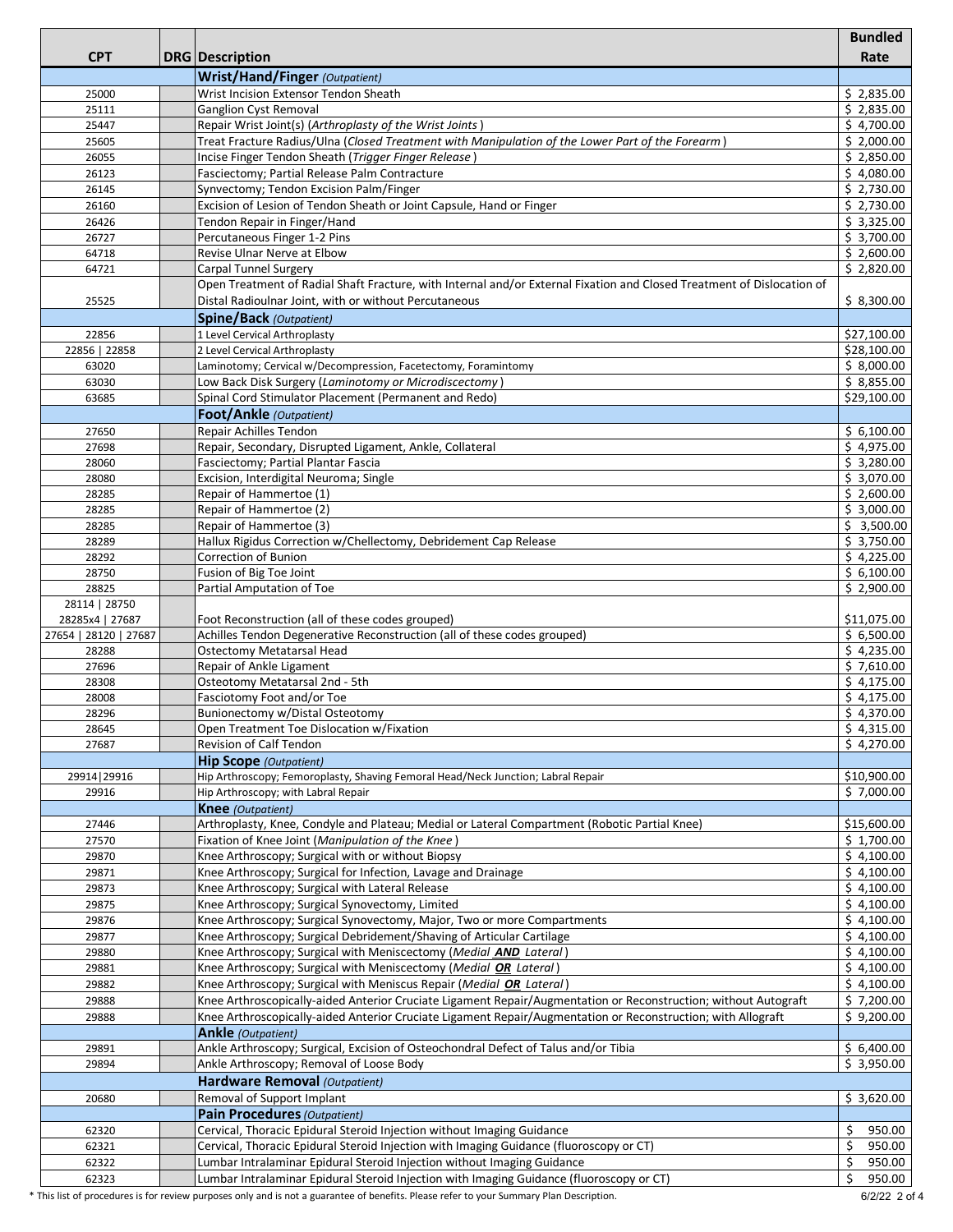|               |                                                                                                                      | <b>Bundled</b> |
|---------------|----------------------------------------------------------------------------------------------------------------------|----------------|
| <b>CPT</b>    | <b>DRG</b> Description                                                                                               | Rate           |
|               |                                                                                                                      |                |
| 64445         | Injection, Anesthetic Agent; Sciatic Nerve, Single Level                                                             | \$<br>830.00   |
| 64447         | Injection, Anesthetic Agent; Femoral Nerve, Single Level                                                             | \$<br>520.00   |
| 64483         | Injection/Steroid, Epidural Lumbar or Sacral, Single Level                                                           | \$<br>950.00   |
| 64484         | Injection/Steroid, Epidural Lumbar or Sacral, Additional Level                                                       | Ś<br>550.00    |
|               | Injection(s), Diagnostic or Therapeutic Agent, Paravertebral Facet (Zygapophyseal) Joint (or nerves innervating that |                |
| 64490         | joint) with Image Guidance (Fluroscopy or CT), Cervical or Thoracic; Single Level                                    | \$<br>950.00   |
| 64491         | Second Level (List Separately in Addition to Code for Primary Procedure)                                             | \$<br>375.00   |
| 64492         | Third and any Additional Level(s) (List Separately in Addition to Code for Primary Procedure)                        | \$<br>375.00   |
| 64493         | Injection(s), Diagnostic or Therapeutic Agent; Paravertebral Facet Joint 1 Level                                     | \$<br>905.00   |
|               |                                                                                                                      | 290.00         |
| 64494         | Injection(s), Diagnostic or Therapeutic Agent; Paravertebral Facet Joint 2 Level                                     | \$             |
| 64495         | Injection(s), Diagnostic or Therapeutic Agent; Paravertebral Facet Joint 3 Level                                     | \$<br>290.00   |
| 27096         | SI Joint Injection                                                                                                   | Ŝ.<br>950.00   |
| 64635         | Paravertebral Facet Joint Nerve(s); (Fluroscopy or CT); Lumbar or Sacral, Single Facet Joint                         | \$1,515.00     |
| 64636         | Paravertebral Facet Joint Nerve(s), (Fluroscopy or CT); Lumbar or Sacral, Each Additional Facet Joint                | Ŝ.<br>810.00   |
|               | <b>Pediatric ENT Procedures (Outpatient)</b>                                                                         |                |
| 42830         | Adenoidectomy                                                                                                        | \$2,700.00     |
| 42825         | Tonsilectomy                                                                                                         | \$3,100.00     |
| 42820         | Tonsilectomy & Adenoidectomy                                                                                         | \$3,250.00     |
|               |                                                                                                                      |                |
| 69436         | Bilateral Myringotomy & Tympanostomy Tubes                                                                           | \$1,800.00     |
| 69610         | Myringoplasty Paper Patch                                                                                            | \$1,800.00     |
| 69620         | <b>Myringoplasty Fat Graft</b>                                                                                       | \$2,500.00     |
| 69631         | Typmanoplasty                                                                                                        | \$5,000.00     |
| 30130         | <b>Bilateral Turbinate Reduction</b>                                                                                 | \$2,800.00     |
| 42830 & 30130 | Adenoidectomy & Turbinate Reduction                                                                                  | \$2.800.00     |
|               | <b>Radiology Procedures (Outpatient)</b>                                                                             |                |
| 73040   23350 | Arthrogram of Shoulder with Injection Procedure                                                                      | 525.00<br>Ŝ.   |
|               | Arthrogram of Hip with Injection Procedure                                                                           | \$<br>546.00   |
| 73525   27093 |                                                                                                                      |                |
| 73115   25246 | Arthrogram of Wrist with Injection Procedure                                                                         | \$<br>553.00   |
| 73085   24220 | Arthrogram of Elbow with Injection Procedure                                                                         | \$<br>540.00   |
| 77080         | <b>Bone Density</b>                                                                                                  | \$<br>85.00    |
| 70551         | MRI - Brain Stem; without Contrast                                                                                   | \$<br>700.00   |
| 70553         | MRI - Brain Stem; with and without Contrast                                                                          | 825.00<br>\$   |
| 72141         | MRI - Cervical Spine; without Contrast                                                                               | \$<br>675.00   |
| 72156         | MRI - Cervical Spine; with and without Contrast                                                                      | \$<br>700.00   |
| 71550         | MRI - Chest (Mediastinum); without Contrast                                                                          | \$<br>650.00   |
| 73723         | MRI - Lower Extremity (Joint); with and without Contrast                                                             | \$<br>825.00   |
|               |                                                                                                                      |                |
| 73721         | MRI - Lower Extremity (Joint); without Contrast                                                                      | \$<br>700.00   |
| 73719         | MRI - Lower Extremity (Non-Joint); with and without Contrast                                                         | \$<br>800.00   |
| 73718         | MRI - Lower Extremity (Non-Joint); without Contrast                                                                  | \$<br>675.00   |
| 72157         | MRI - Thoracic Spine; with and without Contrast                                                                      | \$<br>675.00   |
| 72158         | MRI - Lumbar Spine; with and without Contrast                                                                        | \$<br>800.00   |
| 72148         | MRI - Lumbar Spine; without Contrast                                                                                 | 750.00<br>S    |
| 72195         | MRI - Pelvis; without Contrast                                                                                       | \$<br>600.00   |
| 72197         | MRI - Pelvis; with and without Contrast                                                                              | 900.00<br>\$.  |
| 72146         | MRI - Thoracic Spine; without Contrast                                                                               | \$<br>600.00   |
| 73223         | MRI - Upper Extremity (Joint); with and without Contrast                                                             | \$<br>825.00   |
|               |                                                                                                                      |                |
| 73222         | MRI - Upper Extremity (Joint); with Contrast                                                                         | \$<br>650.00   |
| 73221         | MRI - Upper Extremity; Joint; without Contrast                                                                       | \$<br>650.00   |
| 73218         | MRI - Upper Extremity (Non-Joint); without Contrast                                                                  | Ŝ.<br>675.00   |
| 73220         | MRI - Upper Extremity (Non-Joint); with and without Contrast                                                         | \$<br>800.00   |
|               | <b>CT Procedures</b> (Outpatient)                                                                                    |                |
| 70450         | HEAD - Routine Head; without Contrast                                                                                | \$<br>300.00   |
| 70460         | HEAD - Routine Head; with Contrast                                                                                   | \$<br>460.00   |
| 70470         | HEAD - Routine Head; with and without Contrast                                                                       | \$<br>500.00   |
| 70486         | HEAD - Maxillofacial/Sinuses; without Contrast                                                                       | \$<br>300.00   |
|               | HEAD - Maxillofacial/Sinuses; with Contrast                                                                          | \$<br>460.00   |
| 70487         |                                                                                                                      |                |
| 70488         | HEAD - Maxillofacial/Sinuses; with and without Contrast                                                              | \$<br>500.00   |
| 70480         | HEAD - Orbits; without Contrast (includes IACs)                                                                      | \$<br>300.00   |
| 70481         | HEAD - Orbits; with Contrast (includes IACs)                                                                         | \$<br>460.00   |
| 70482         | HEAD - Orbits; with and without Contrast (includes IACs)                                                             | \$<br>500.00   |
| 72125         | NECK - C-Spine; without Contrast                                                                                     | \$<br>300.00   |
| 72126         | NECK - C-Spine; with Contrast                                                                                        | \$<br>460.00   |
| 72127         | NECK - C-Spine; with and without Contrast                                                                            | \$<br>500.00   |
| 70490         | NECK - Soft Tissue Neck; without Contrast                                                                            | \$<br>300.00   |
|               | NECK - Soft Tissue Neck; with Contrast                                                                               | 460.00         |
| 70491         |                                                                                                                      | \$             |
| 70492         | NECK - Soft Tissue Neck; with and without Contrast                                                                   | \$<br>500.00   |
| 74150         | ABDOMEN - Abdomen; without Contrast                                                                                  | Ŝ.<br>300.00   |
| 74160         | ABDOMEN - Abdomen; with Contrast                                                                                     | 460.00<br>\$   |
| 74170         | ABDOMEN - Abdomen; with and without Contrast                                                                         | Ś.<br>500.00   |